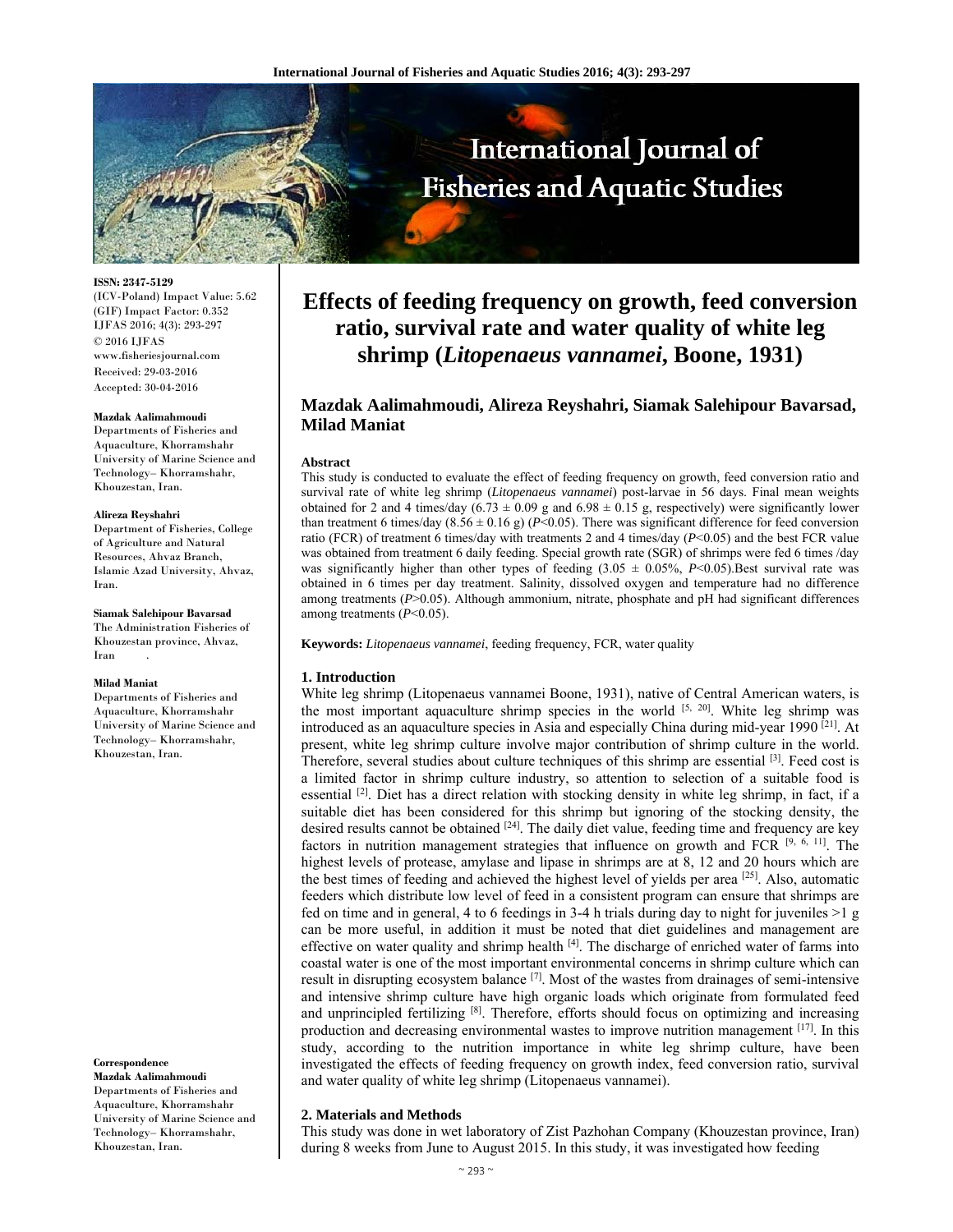frequency affect growth and water quality. 2, 4 and 6 times feeding frequency treatments during a 24 h period were conducted. 12 indoor circular polyethylene tanks (350 l) with 4 replicate for each treatment were used. Initially, tanks were washed, disinfected and filled up with sea water. Central aerator and air stone were used for better aeration and making a circulation water which resulted in waste accumulating at center. Based on treatments, shrimps (mean weight  $1.54 \pm$ 0.05 g) were captured by cast net and stocked 20 individuals in each tank.

Indoor photoperiod was considered 14 h light/ 10 h dark. Shrimps were fed by commercial pellet diets (CP co., Thailand). Diets were given to treatments 2 times/ day (7 and 19 h), 4 times /day (7, 11, 19, 23 h) and 6 times /day (7, 10, 13, 17, 20 and 23 h) during a 24 -h period [22, 25]. In all treatments, 1-10 g shrimps were fed by similar commercial diets. The diet is consisted of 95% dry matter, 42% protein, 5% ash and 9.5% total fat. Diets were given to 1-10 g shrimps based on 4-5% of body weight [1]. Apart from feeding frequency, diet was adjusted in order to estimate feed consumption and prevent from nutrition loss. Residual feed, feces and wastes were daily removed before feeding. All shrimps in each tank were sampled for biometric (weight and length) every two weeks at 6 morning. Also, major water quality parameters (dissolved oxygen, temperature, salinity and  $pH$ ) were daily recorded.  $NO<sub>3</sub>$  and  $NO<sub>2</sub>$  were measured by  $[12]$  method and ammonium by  $[18]$ . Also, 20% water was daily exchanged.

Final survival percent, special growth rate, daily growth index, daily growth rate, percent body weight increasing, final body mass, feed conversion ratio and longitudinal dispersion coefficient were calculated according to following formulas [25]:

Survival percent= (remained shrimps number/ stocked shrimps number)  $\times$ 100

 $SGR = (ln final weight – ln initial weight / time) \times 100$ 

DGI= (final weight  $^{1/3}$ - initial weight  $^{1/3}$ ) ×100/day)

DGR= (initial weight  $\times$  (final weight – initial weight)  $\times$ 100 / day)

PBWI= (final weight – initial weight)  $\times$  100 / initial weight) FB= final weight  $\times$  survival,

FCR= food intake/ weight gain and CV= (standard deviation / mean length)  $\times$  100, respectively <sup>[27, 23]</sup>. This experiment was performed in a completely randomized design (Tanks arrangement was RCBD).

## **2.1. Statistical analysis**

Data in each stage were recorded and charts were drawn by Excel (2007). Data analysis was done by SPSS-18 (SPSS® version 18. Chicago, IL, USA) and One-way ANOVA was used to compare growth rate, special growth rate (SGR), daily growth index (DGI), daily growth rate (DGR), percent body weight increasing (PBWI), feed conversion ratio (FCR), survival, final biomass and water quality parameters among treatments and Duncan's multiple range test at 5% significant level was used to compare the mean differences among treatments.

#### **3. Results**

During 8 weeks of white leg shrimp rearing (*L.vannamei*), temperature, pH, salinity and dissolved oxygen were measured and recorded 3 times in each 24-h. Water temperature in all treatments was constant without any significant change (29.69  $\pm$  0.09 °C, n=672, figure.1), also salinity (37  $\pm$  0.71‰ ppt, n=672) and dissolved oxygen (6.62  $\pm$  0.12 ppm, n=672) had no significant changes. In treatment of 6 times/day feeding, pH was significantly lower than treatments 2 and 4 times/day (*P*<0.05, table 1). Ammonium, nitrite and nitrate levels had significant differences in treatments 2, 4 and 6 times feeding and the lowest was obtained in treatment 6 times feeding (*P*<0.05, table 1). Phosphate level in treatments 2 and 4 feeding was significantly more than treatment 6 feeding (*P*<0.05, table 1).



**Fig 1**: Daily changes of water temperature during rearing period  $(Mean \pm S.E)$ 

|                                          | Treatments (feeding times/day) |                              |                              |       |       |        |  |
|------------------------------------------|--------------------------------|------------------------------|------------------------------|-------|-------|--------|--|
| parameters                               |                                |                              |                              |       | D. f. | Sig.   |  |
| pН                                       | $8.36 \pm 0.09$ <sup>a</sup>   | $8.28 \pm 0.09$ <sup>a</sup> | $8.05 \pm 0.08$ <sup>b</sup> | 25.84 |       | $\ast$ |  |
| $NH_4^+(mgl^{-1})$                       | $2.15 \pm 0.15^a$              | $1.69 \pm 0.1^{\rm b}$       | $1.19 \pm 0.3$ <sup>c</sup>  | 12.16 |       | $\ast$ |  |
| $NO_3$ (mgl <sup>-1</sup> )              | $0.29 \pm 0.03$ <sup>a</sup>   | $0.23 \pm 0.03^b$            | $0.17 \pm 0.02$ <sup>c</sup> | 15.50 |       | $\ast$ |  |
| $NO2- (mgl-1)$                           | $0.23 \pm 0.01$ <sup>a</sup>   | $0.18 \pm 0.01^b$            | $0.13 \pm 0.02$ <sup>c</sup> | 12.67 |       | $\ast$ |  |
| $PO4-3$<br>$\text{m}$ gl <sup>-1</sup> ) | $0.03 \pm 0.01$ <sup>a</sup>   | $0.03 \pm 0.01$ <sup>a</sup> | $0.01 \pm 0.0^b$             | 17.50 |       | $\ast$ |  |

**Table 1:** Water quality parameters (Mean  $\pm$  S.E)

\*: Significance at 5% level, Different letters show significant differences at 0.05 level (*P*<0.05)

White leg shrimp (*L. vannamei*) had continuous and stepped growth during the study (table 2). Weight gain of shrimps during growth period showed significant difference among treatments  $(p<0.05)$ . Shrimps were fed 6 times/day showed best performance. Weight gain in treatment 6 times/day feeding was significantly higher than treatments 2 and 4 times/day  $(p<0.05)$ . In this study significant difference also was observed in FCR, final biomass, survival, special growth rate, daily growth index, daily growth rate, percent of body weight increasing (*p*<0.05) (table.3). FCR in shrimps fed 6

times/day compared with 2 and 4 times/day was significantly lower ( $p$ <0.05). In treatment 6 times/day, survival and final biomass as well as SGR were significantly more than other treatments  $(p<0.05)$ . Treatment 6 times/day had the highest value of daily growth index and treatments 2 and 4 had the lowest value  $(p<0.05)$ . Daily growth rate showed significant increase in treatment 6 times/day compared with treatments 2 and 4 times/day  $(p<0.05)$ . In addition, percent of body weight increasing in treatment 6 times/day had highest value than the other treatments  $(p<0.05)$ .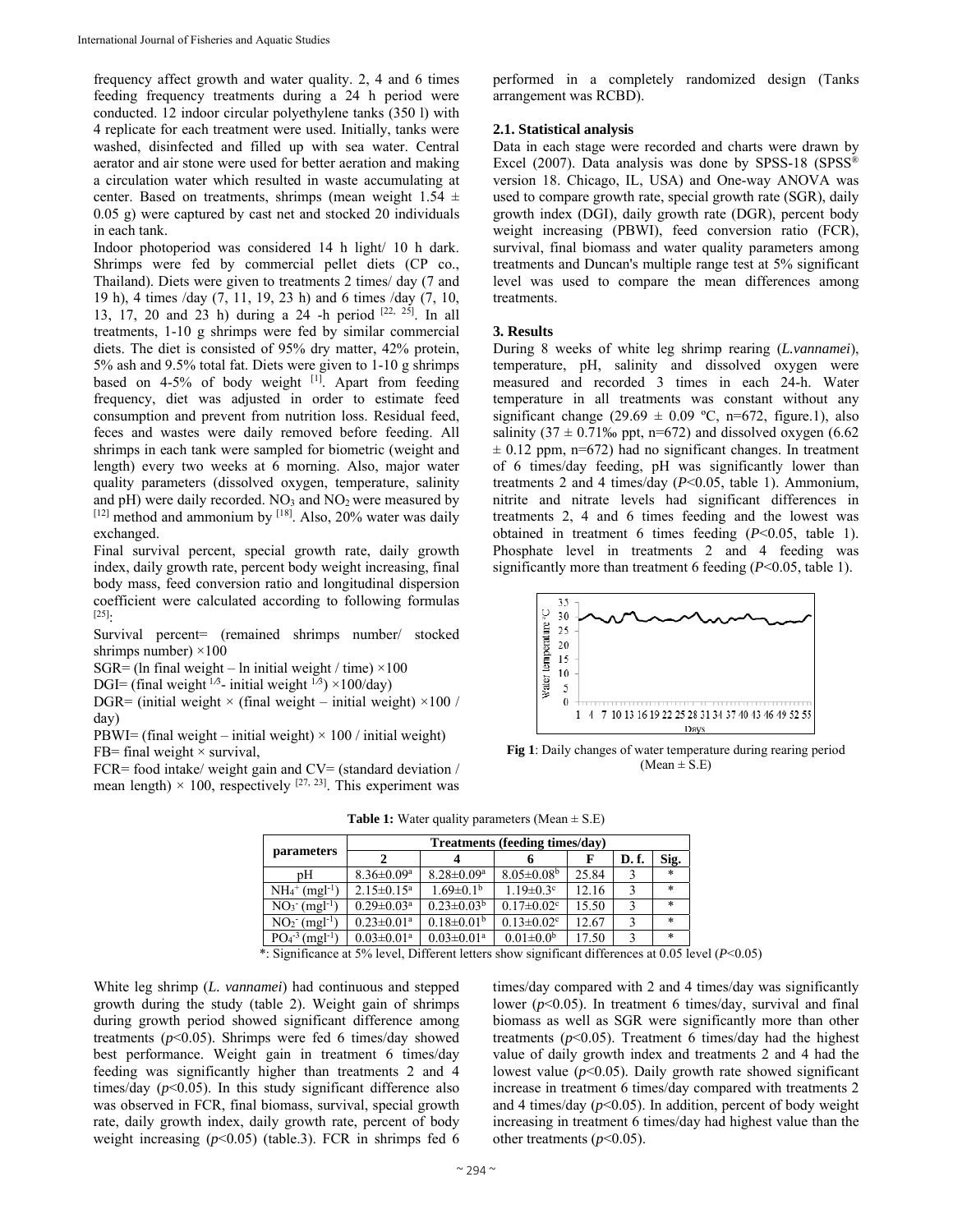|  | <b>Table 2:</b> Mean growth of shrimp (L. vannamei) in every two weeks (Mean $\pm$ S.D) |  |
|--|-----------------------------------------------------------------------------------------|--|
|  | Treatments (feeding times/day)                                                          |  |

|      | Treatments (feeding times/day) |                              |                              |        |  |  |
|------|--------------------------------|------------------------------|------------------------------|--------|--|--|
| Days |                                |                              |                              | Sig.   |  |  |
| 14   | $3.60 \pm 0.05$ <sup>c</sup>   | $3.67 \pm 0.05^{\rm b}$      | $4.18 \pm 0.06^{\text{a}}$   | $\ast$ |  |  |
| 28   | $4.62 \pm 0.05$ <sup>c</sup>   | $4.68 \pm 0.05$ <sup>c</sup> | $5.78 \pm 0.06^{\text{a}}$   | *      |  |  |
| 42   | $5.72 \pm 0.04^b$              | $5.77 \pm 0.06^b$            | $7.53 \pm 0.2^{\text{a}}$    | *      |  |  |
| 56   | $6.73 \pm 0.09$ <sup>c</sup>   | $6.98 \pm 0.16$ <sup>c</sup> | $8.65 \pm 0.17$ <sup>a</sup> | *      |  |  |

\*Significance at 5% level, different letters show significant differences at 0.05 level (*P*<0.05)

**Table 3**: Mean growth index of shrimp (*L. vannamei*) in different feeding treatments at the end of rearing period (Mean**<sup>±</sup>** S.D)

|                     | <b>Parameters</b>              |                              |                          | Treatments (feeding time/day)  |        |      |         |
|---------------------|--------------------------------|------------------------------|--------------------------|--------------------------------|--------|------|---------|
|                     | 2                              | 4                            |                          |                                |        | d.f. | Sig.    |
| Initial weight (gr) | $1.54 \pm 0.06^{\mathrm{a}}$   | $1.53 \pm 0.05^{\text{a}}$   |                          | $1.56 \pm 0.05^{\text{a}}$     | 1.33   | 3    | ns      |
| Weight gain (gr)    | $6.73 \pm 0.09$ <sup>c</sup>   | $6.98 \pm 0.15$ <sup>c</sup> |                          | $8.56 \pm 0.16^a$              | 377.04 | 3    | ∗       |
| Total length(cm)    | $10.81 \pm 0.08$ <sup>b</sup>  | $11.20 \pm 0.1^b$            |                          | $12.34 \pm 0.09^{\mathrm{a}}$  | 310.36 | 3    | $\ast$  |
| PBWI $(%)$          | $337.01 \pm 14.40^b$           |                              | $356.20 \pm 22.43^b$     | $448.71 \pm 12.11^a$           | 132.05 | 3    | $\ast$  |
| SGR(%)              | $2.65 \pm 0.07^b$              |                              | $2.70 \pm 0.2^b$         | $3.05 \pm 0.05^{\text{a}}$     | 121.6  | 3    | $\ast$  |
| DGI $(\% )$         | $3.08 \pm 0.08$ c              |                              | $3.23 \pm 0.13$ °        | $4.17 \pm 0.1^a$               | 321.07 | 3    | $\ast$  |
| DGR $(\%)$          | $14.27 \pm 0.25^{\rm b}$       |                              | $14.89 \pm 0.39^{\rm b}$ | $19.50 \pm 0.03$ <sup>a</sup>  | 132.05 | 3    | $\ast$  |
| FB.                 | $125.85 \pm 5.26$ <sup>c</sup> |                              | $130.52 \pm 6.8^{\rm b}$ | $169.48 \pm 5.98$ <sup>a</sup> | 110.02 | 3    | $\ast$  |
| <b>FCR</b>          | $2.60 \pm 0.06^a$              | $2.57 \pm 0.05^{\text{a}}$   |                          | $1.81 \pm 0.04^b$              | 147.28 | 3    | $\ast$  |
| Survival $(\% )$    | $85 \pm 4.08$ <sup>c</sup>     |                              | $85 \pm 8.08^{\rm b}$    | $90 \pm 5.08^{\text{a}}$       | 20.98  | 3    | $\star$ |

Ns: no significance, **\*** Significant at 5% level, different letters show significant differences at 0.05 level (*P*<0.05)

*PBWI= percent body weight increasing DGR= daily growth rate DGI= daily growth index SGR= specific growth rate FB= final biomass FCR= feed conversion ratio* 

### **4. Discussion**

The results of this study showed that white leg shrimp (*L.vannamei*) would have faster growth when fed with commercial pellets. It was also determined that shrimps in different treatments had different growth rates. In addition, other factors associated with growth and production showed differences among treatments. There were significant differences in final weight, survival, final biomass, FCR, daily growth rate and percent of body weight increasing of shrimps in all treatments. Moradizadeh et al <sup>[14]</sup> in study on the effects of feeding frequencies on growth rates, FCR and survival rate of Indian white shrimp (*Penaeus indicus*) observed that final weight gain in 6 and 8 times per day treatments were significantly more than 2 and 4 times per day treatments which is in agreement with our findings. Similarly, in a research on the effects of feeding frequency on growth and water quality of white leg shrimp (*L. vannamei*) have been found that shrimps showed better growth when feeding frequency increases from 1 to 4 times per day [26] which agrees with findins of this study. On the other hand, Robertson *et al* [19] indicated that growth rate of *L. vannamei* with initial weight of 6.7 g in earthen ponds increased gradually as feeding frequencies increased from 2 to 4 times per day. While Velasco *et al* [25] by a study on *L. vannamei* post-larvae with less mean weight (initial weight was 0.5 – 0.6 g) in tanks with water exchange system, stated that there was no significant difference in growth rates with different feeding frequencies (1-15 times per day) which is contrary to our findings. Also Smith *et al* <sup>[22]</sup> reported that there was no difference in the growth of black tiger shrimp (*P. monodon*) when feeding frequencies increased from 3 to 6 times per day. Studies on juvenile shrimps *L. vannamei* have shown that further increase in feeding frequency from 3 and 4 to 7 times per day resulted in final weight reduction [23] which is in contrast to the present study, and it might be due to special laboratory conditions.

The method and protocol of this study is correspond to standard methods by other authors specially Velasco *et al* [25]. It can be stated that less mean weight was reported by Velasco *et al* [25] and Smith *et al* [22] might be related to the period which feed is physically stable in water and also diet ingredients and protein level particularly the combination of free amino acid with appetizing supplements such as betaine (betaine and methionine) which is so effective in feed attraction. It should be noted that if feed stability decreased quickly in water or its attractiveness declined and feed leaching occurred, there is a possible that more frequently fed shrimps would eat more and better than less frequently fed shrimps and this positively affects the growth, since the feeding frequency intervals were more (less meals), feed quality dropped, shrimps used less and consequently had negative effect on growth  $[10]$ . Our findings in this study indicate that more feeding frequencies positively affect growth rate. Apart from different feeding treatments in this study, commercial pellets was maintained stable about 3 hours and is available for shrimps. Smith *et al* [22] showed food stability for 12 h. But in general, growth rates of shrimps were desirable even though rearing tanks were small and there was one type of formulated diet. It should be noted that the roles of factors such as salinity, climate and physicochemical conditions of farm water are effective in growth rate.

Results of water quality in this experiment were not consistent with the results of Smith *et al* <sup>[22]</sup> who showed that water quality did not improve when feeding frequencies increased. While, Moradizadeh et al <sup>[14]</sup> concluded that feed frequency increasing to 6 and 8 times per day had positive effect on chemical factors, which agrees with the results of this study. Similar to Nunes<sup>[16]</sup> findings on feeding frequency in white leg shrimp, the results of present study showed that in less feeding frequency treatments, more feed amounts were not available to the shrimp because of quality decreasing and caused more water pollution. On the other hand, labor cost for feeding of shrimps might be an important factor in culture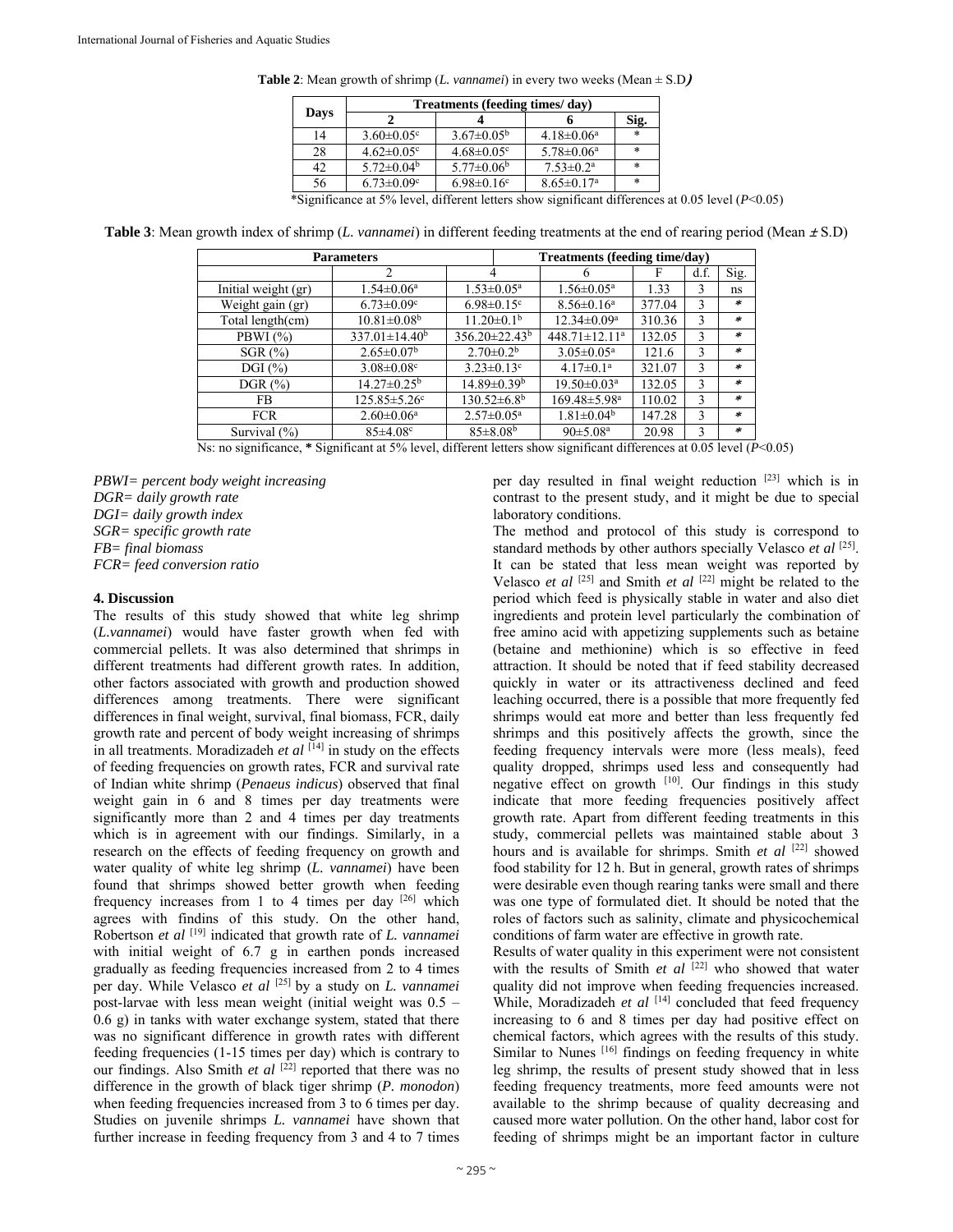costs [13]. Therefore, increasing of feeding frequency to more than 6 times per day is not cost effective.

This study suggests that increasing the feeding frequency of white leg shrimp (*L. vannamei*) from 4 to 6 times per day results in increasing production and consequently economical profitability. Moreover, decreasing the feeding frequency to less than 6 times per day will have negative effect on water quality and causes increasing of nutrient loads in discharge water of ponds.

# **5. References**

- 1. Akiyama DM, Dominy WG, Lawrence AL. Penaeide shrimp nutrition for the commercial feed industry: Revised. Proceedings of the aquaculture and feed processing and nutrition workshop, 1991, 80-98. Republic of Singapore.
- 2. Audelo-Naranjo JM, Voltolina D, Romero-Beltrán M. Culture of white shrimp (*Litopenaeus vannamei* Boone, 1931) with zero water exchange and no food addition: an eco-friendly approach. Universidad Autónoma de Sinaloa, Facultad de Ciencias del Mar Mazatlán, Sinaloa, México. Latin American Journal of Aquatic Research. Lat Am J Aquat. 2012; 40(2):441-447. Culture of *Litopenaeus vannamei* with no food addition. DOI: 10.385 /vol40-issue2-fulltext-19.
- 3. Balakrishnan G, Peyail S, Ramachandran K, Theivasigamani A, Savji KA, Chokkaiah M *et al.* Growth of Cultured White Leg Shrimp *Litopenaeus Vannamei* (Boone 1931) In Different Stocking Density. Centre of Advanced Study in Marine Biology, Faculty of Marine Science, Annamalai University, Parangipettai, Tamilnadu, India Advances in Applied Science Research. 2011; 2(3):107-113. ISSN: 0976-8610, CODEN (USA): AASRFC.
- 4. Burford MA, Williams KK. The fate of nitrogenous waste from shrimp feeding. Aquaculture. 2001; 198:79- 93.
- 5. Carvalho EA, Nunes AJP. Effects of feeding frequency on feed leaching loss and grow out patterns of the white shrimp (*Litopenaeus vannamei*) fed under a diurnal feeding regime in pond enclosures. Aquaculture. 2006; 252:494-502.
- 6. De Silva SSTA, Anderson S. Fish nutrition in aquaculture. Chapman and Hall Eds. Aquaculture Series, London, U.K. 1995, 31-37.
- 7. Eng CT, Paw JN, Guarin FY. The environmental impact of aquaculture and the effects of pollution on coastal aquaculture development in south East Asia. Marine Pollution Bulletin. 1989; 20:335-343.
- 8. Fang-Smith SJ, Briggs MRP. Nutrient budgets in intensive shrimp ponds: Implications for sustainability. Aquaculture. 1998; 164:117-133.
- 9. Goddard S. Feed management in intensive aquaculture. Chapman and Hall, New York, USA, 1996, 24-29.
- 10. Hung LT, Quy OM. On farm feeding and feed management in whiteleg shrimp *(Litopenaeus vannamei)*  farming in Viet Nam. *In* M.R. Hasan and M.B. New, eds. On-farm feeding and feed management in aquaculture. FAO Fisheries and Aquaculture Technical Paper No. 583. Rome, FAO, 2013, 337-357.
- 11. Jobling M. Simple indices for the assessment of the influences of social environment on growth performance, exemplified by studies on Arctic charr (*Salvelinu salpinns*). Aquaculture International. 1995; 3:60-65.
- 12. Jones MN. Nitrate reduction by shaking with cadmium; alternative to cadmium columns. Water Research. 1984; 18:643-646.
- 13. Lawrence AL, Lee PG. Research in the Americas. *In*: (D.M. Smith, M.A. Burford, S.J.Tabrett, S.J. Irvin, & L. Ward, 2002). The effect offeeding frequency on water quality and growth of theblack tiger shrimp (*Penaeus monodon*). Advances inWorld Aquaculture. 1997; 6(207):125-136.
- 14. Moradizadeh FH, Soudagar M, Gorgin S, Pasandi A. Effects of feeding frequency on growth, survival and water quality of rearing tanks of the Indian white shrimp (*Penaeus indicus*). Iranian Scientific Fisheries Journal. 2011; 19:4.
- 15. Neyllor RL, Goldburg RJ, Mooney H, Beveridge M, Clay J, Folke C *et al.* Nature subsidies to shrimp and salmon farming. Science. 1998; 282:883-84.
- 16. Nunes AJP. Bandejas de alimentac¸ã Ŏnaengordadecamara Õ marinho. *In* :(E.A. Carvalho,and A.J.P. Nunes 2006). Effects of feeding frequency on feed leaching loss and grow-out patterns of the white shrimp (*Litopenaeus vannamei*) feed under a diurnal feeding regime in pond enclosures. Panorama da Aquiculture 12, Aquaculture. 2003; 252:494-502.
- 17. Nunes AJP, Suresh AV. Feeding tray technique improves shrimp feed management in Brazil. *In*: (E.A. Carvalho & A.J.P. Nunes, 2006).Effects of feeding frequency on feed leaching lossand grow-out patterns of the white shrimp (*Litopenaeus vannamei*) fed under a diurnal feeding regime in pond enclosures. Advocate 4. Aquaculture. 2001; 252:494-502.
- 18. Parsons TR, Matia Y, Lalli CM. Amanual of chemical and biological methods for seawater analysis. Pergamon, Oxford, 1984, 173.
- 19. Robertson L, Lawrence AL, Castille FL. Effect of feeding frequency and feeding time on growth of (*Litopenaeus vannamei*) Aquaculture Fisheries Management. 1993; 24:1-6.
- 20. Rosenberry B. World shrimp farming Shrimp News International, 2000, 324.
- 21. Sakthivel A, Selvakumar P, Gopalakrishnan A. Effect of Mineral Deposition on Shrimp (*Litopenaeus vannamei*) in High Alkaline Water of Pennar River, Andhra Pradesh of Southeast Coast of India. J Aquac Res Development. 2014; 5:241.
- 22. Smith DM, Burford MA, Tabrett SJ, Irvin SJ, Ward L. The effect of feeding frequencyon water quality and growth of the black tiger shrimp (*Penaeus monodon*). Aquaculture. 2002; 207:125-136.
- 23. Soares PG, de Lima pp, de Fatima Arruda M. Feeding responses of juvenile shrimp *Litopenaeus vannamei* (Boone) fed at different frequencies under laboratory conditions Aquaculture Research. 2008; 39:1416-1422.
- 24. Valdes Raul Carvajal, Arjona E, Bueno G. Feeding rate and stocking density in semi-intensive (*Litopenaeus vannamei*) culture with moderate periodic fertilization. arpn journal of agricultural and biological science. 2012; 7(11):899-904.
- 25. Velasco M, Lawrence AL, Castille FL. Effect of variations in daily feeding frequency and ration size on growth of shrimp, (*Litopenaeus vannamei*), in zero-water exchange culture tanks. Aquaculture. 1999; 179:141-148.
- 26. YE Le LIN Hei-zhao, LI zhuo-jia, Wu kaI-chang, wEN Guo-liang, MA ZHU changfo. The effect of feeding